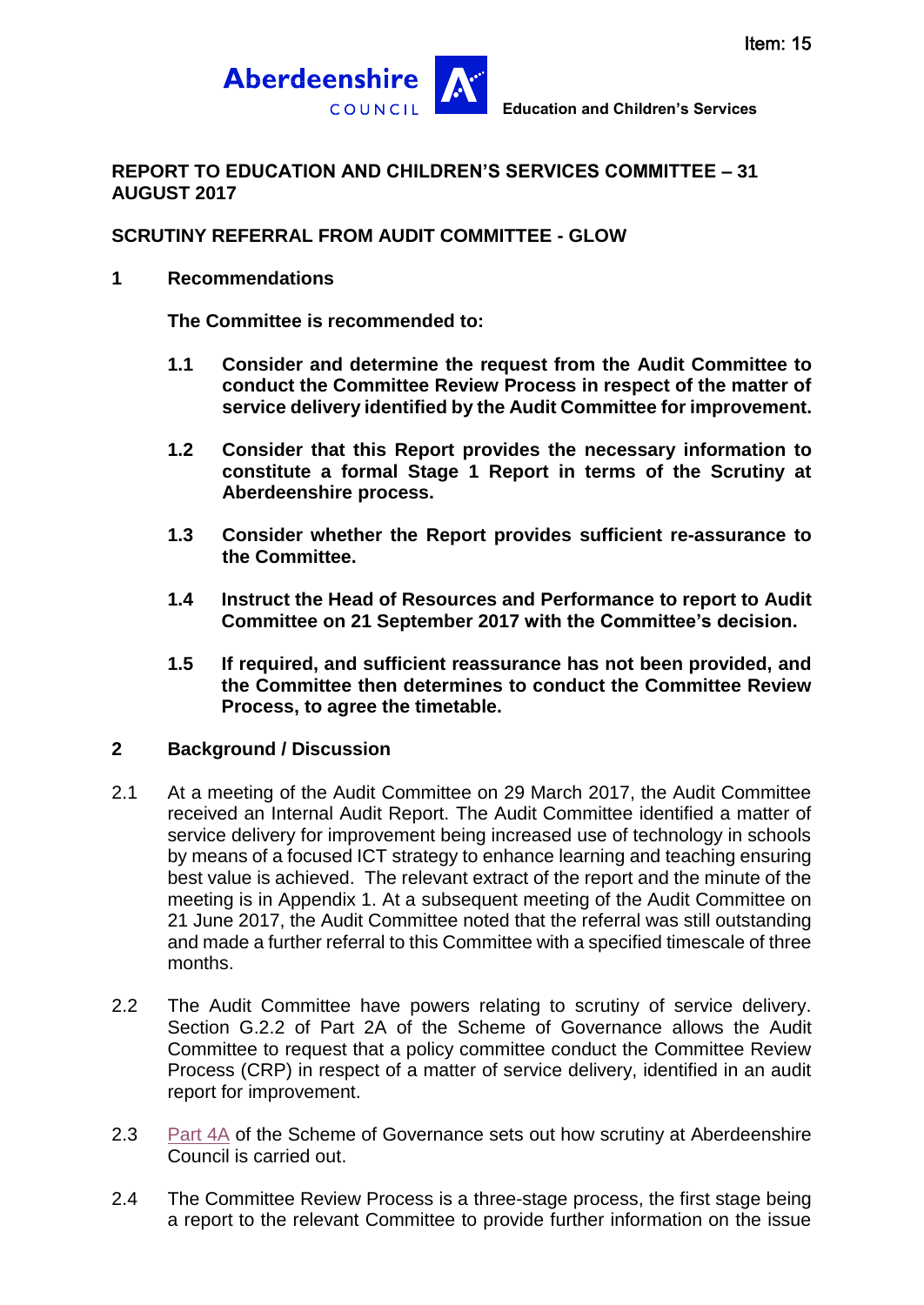and any action to be taken as a result of the scrutiny activity. The Service considered that it was appropriate in the circumstances to provide as much information to the Committee at this stage following the referral from the Audit Committee. The Committee is requested to consider whether the information in Appendix 2 detailing the educational benefits provided by Glow to a range of stakeholders including teachers, pupils and parents and the action plan to support uptake of Glow; allows the report to be accepted as a Stage 1 Report.

- 2.5 In relation to the referral, the Service's detailed background, explanation and comments on the Glow system are contained in Appendix 2. Glow is national intranet enabling the sharing of educational information and best practice and is financially supported by the Scottish Government, ensuring the educational benefits secured are achieving best value.
- 2.6 The Scrutiny at Aberdeenshire process sets out that the options for Committee are:-
- 2.6.1 If the Committee is satisfied that this report provides sufficient reassurance, this report will be presented to the Audit Committee on September 21 2017 as evidence that the scrutiny has been undertaken and that the Committee are satisfied that Glow represents the best solution in terms of educational benefits and best value.
- 2.6.2 If the Committee are not minded to agree that this report provides sufficient reassurance, then the Head of Resources and Performance will report to the Audit Committee with the Committee's decision as per recommendation 1.5.
- 2.7 In accordance with Section G.2.2.b of Part 2A of the Scheme of Governance, if the Audit Committee determines that sufficient reassurance has not been provided then the Audit Committee may conduct the CRP and then report its recommendations to the Education and Children's Services Committee.
- 2.8 If a report is not received by the Audit Committee on 21 September 2017, then the three month specified timescale has been not achieved and the Audit Committee may proceed to conduct the CRP.
- 2.9 The Head of Finance and Monitoring Officer within Business Services have been consulted in the preparation of this report and their comments are incorporated within the report and are satisfied that the report complies with the Scheme of Governance and relevant legislation.

### **3 Scheme of Governance**

The Committee is able to consider and take a decision on this item in terms of Section E.1.1.b of the List of Committee Powers in Part 2A of the Scheme of Governance as the matter relates to Education and Section E.7 as the matter relates to the scrutiny of an education related matter of service delivery identified for improvement.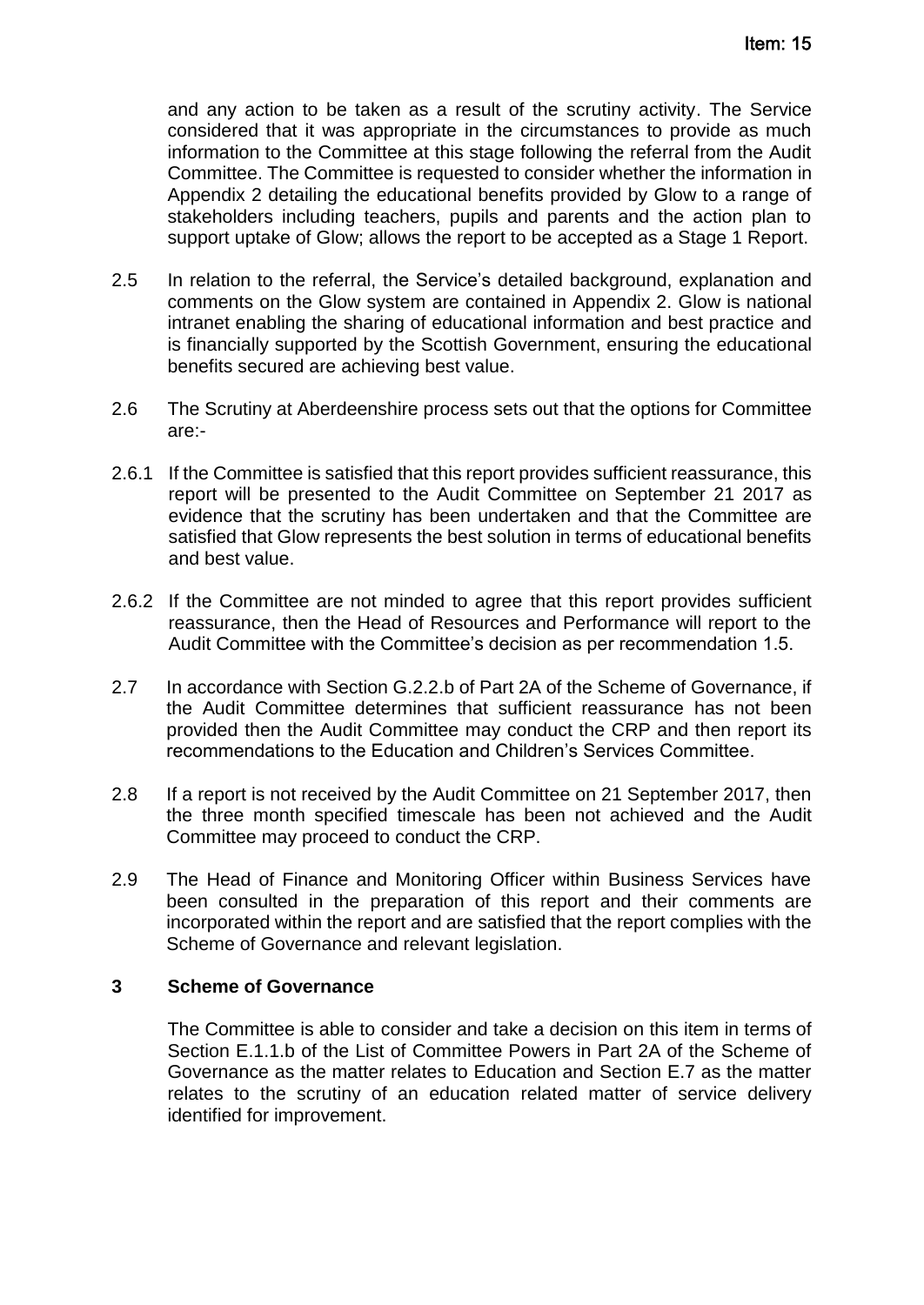### **4 Equalities, Staffing and Financial Implications**

- 4.1 An equality impact assessment is not required because the report is asking the Committee to discuss and comment on Internal Audit recommendations and there will be no differential impact on any of the protected characteristics.
- 4.2 There are no direct staffing and financial implications arising from this report.

### **Maria Walker Director of Education and Children's Services**

Report prepared by Edwin Duncan, ECS Business Support & Development Manager

Date 17 August 2017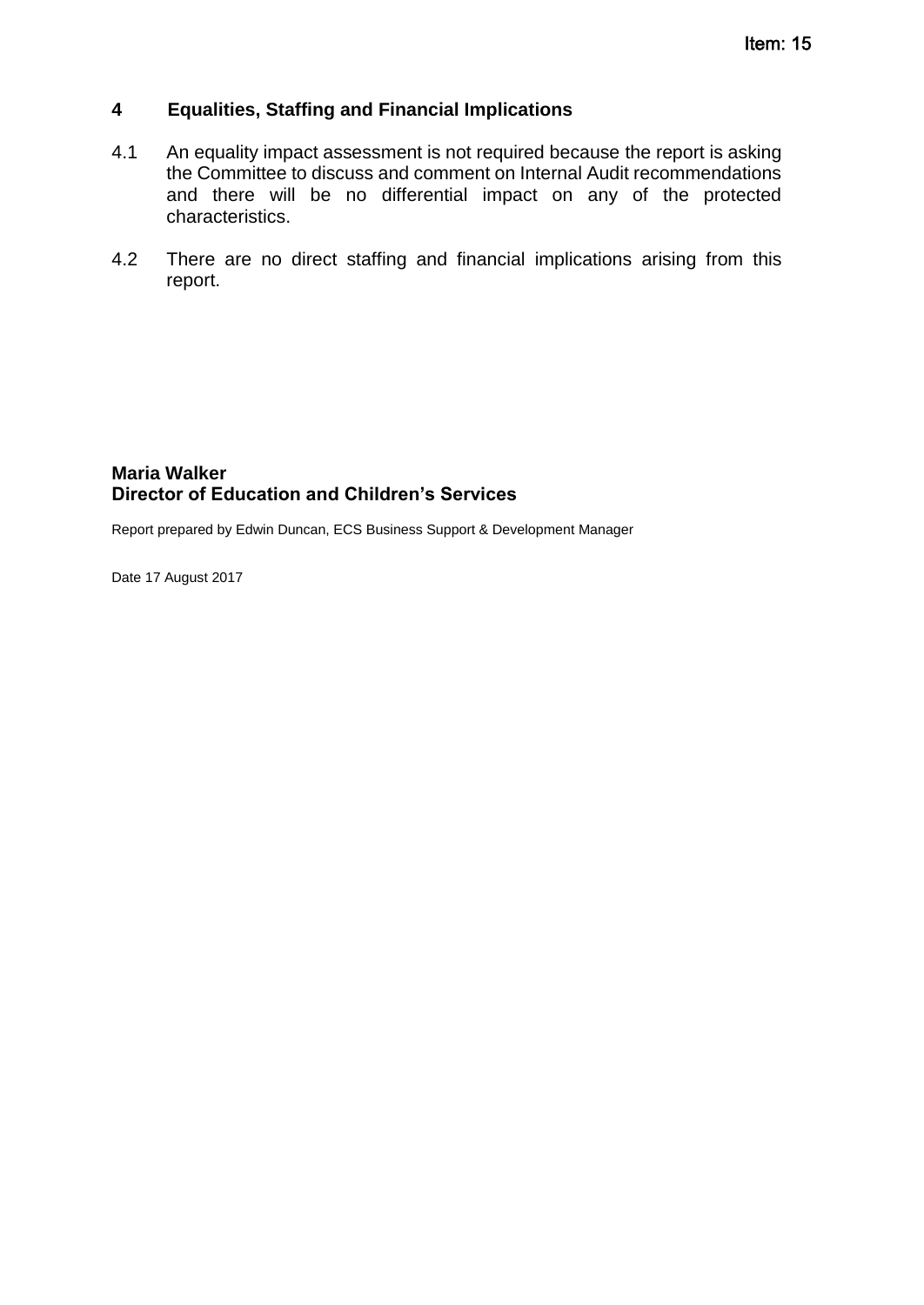### **Extract from Audit Committee Report - Internal Audit Reports: 29 March 2017**

Glow, a purpose-built digital learning solution which supports the delivery of Curriculum for Excellence, is funded by the Scottish Government and is available to all schools across Scotland. Scholar, an online programme which provides resources and learning material for all pupils undertaking Scottish Qualification Authority exams, is funded by local authorities and available in secondary schools. There are inconsistencies in the use of both systems across Aberdeenshire schools. The Service has agreed to highlight low usage through an annual report to the ECS ICT Strategy Group and develop a focussed strategy to increase the use of the systems to enhance learning and teaching. This action will be included in the LTT Improvement Plan for 2017/18.

Financial Regulations were not complied with and best value was not demonstrated in relation to the procurement of Show My Homework and the use of the Crown Commercial Service framework agreement when procuring ICT hardware for schools as part of the "ICT PC Refresh" programme. The Service has agreed to consider whether Glow should be used as an alternative, more cost-effective solution to Show My Homework. If an alternative to Glow is considered the best option, the Service will ensure the contract is procured in compliance with Financial Regulations. The Service has also agreed to work with Commercial and Procurement Services to ensure the conditions of framework agreements are complied with when used to procure ICT equipment in future.

### **Extract from Minute of 29 March 2017 Audit Committee Minute**

in respect of, Information Technology in Schools, request ECS Committee consider undertaking Stage 1 of the Committee Review Process in relation to whether Glow is a suitable solution and the timescales for this to be introduced,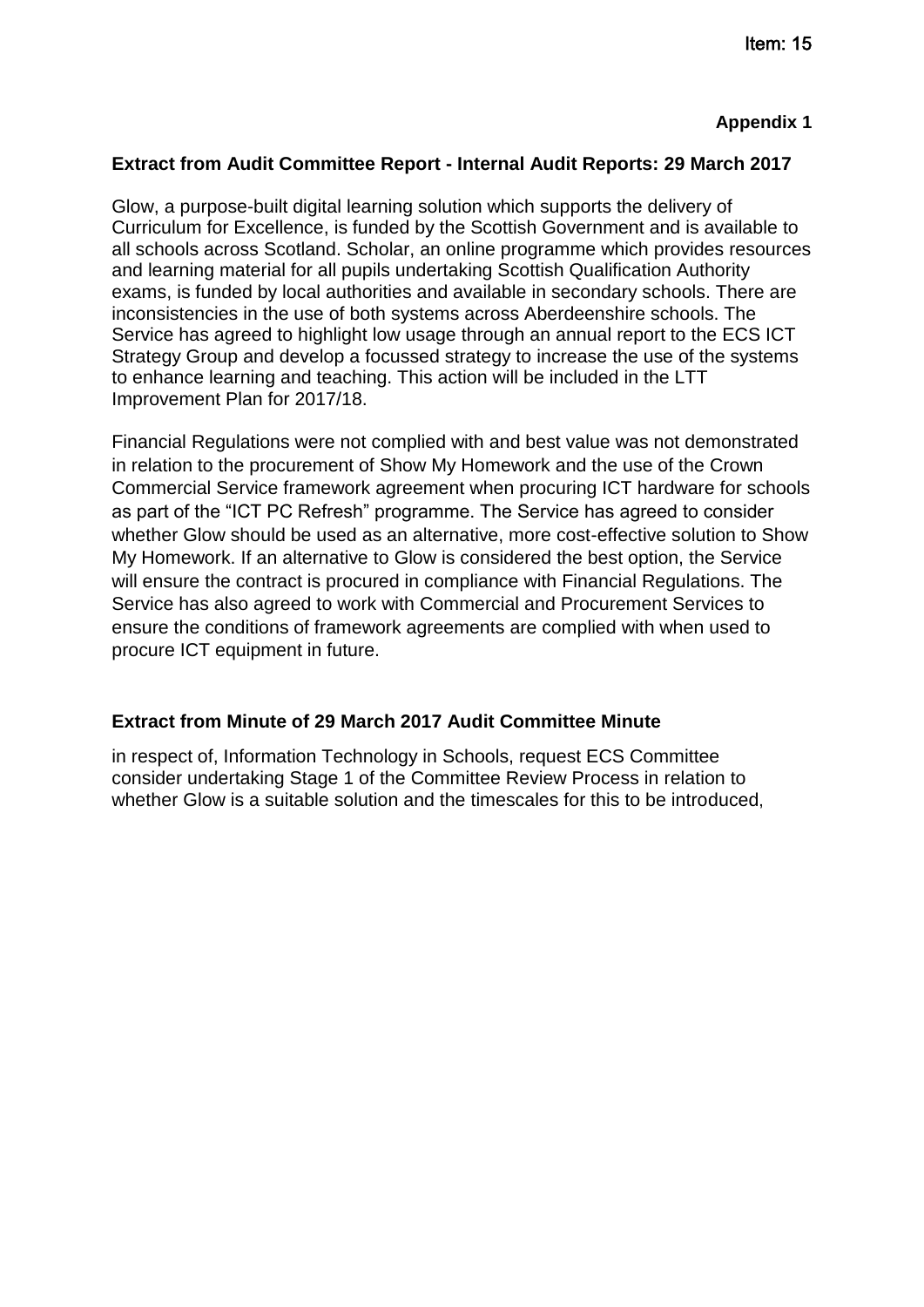# Appendix 2 Glow - Background

# What is Glow?

Glow is the national intranet for Scotland's schools and provides a safe place for learners to share work and collaborate with others. Glow provides a username and password that gives Scottish learners and educators access to a number of core web services and online resources for education. Glow accounts are available to all schools and education establishments across Scotland, including independent schools and teacher education colleges/universities.

Glow is funded by the Scottish Government and, as such, there is no intrinsic cost to Aberdeenshire Council. As there is no cost to the council this means that Glow represents best value of the three resources discussed in this paper.

Glow provides a variety of safe and secure cloud-based services for collaborative, innovative and social learning, co-creation, easy web publishing.

In the early days of Glow preparation work began with an investigatory phase known as "Phase Zero", which involved checking that Glow could interface with SEEMiS, the management information systems of the 32 Education Authorities in Scotland, in order to provision the anticipated 800,000 user accounts. Glow was then piloted over a number of stages, and at each stage further functionality was introduced and tested.

Up and running by 2009, it became the world's first national education intranet. A substantial review of the Glow services was undertaken in 2012, which resulted in a wider range of tools and simpler user interface, incorporating industry standard tools such as Microsoft Office 365. A reprocurement exercise of the Glow tools has just been concluded, resulting in the current range of tools continuing for up to a further 10 years with the addition of the Google G-Suite tools being available from September 2017.

Education Scotland state "The main purpose of Glow is to enhance the quality of learning and teaching in the classroom by fully supporting the delivery of Curriculum for Excellence. Glow is the national Intranet for Scotland's schools and provides a safe place for learners to share work, collaborate with others. The full Glow service is web-delivered and browserbased, enabling access from school, home or anywhere that internet access is possible.

The Glow system provides access to a variety of collaboration tools within a secure, password authenticated environment. These include:

- **Glow Meet** A web conferencing service which runs on Adobe Connect software.
- **Glow Blogs** Blogs provide a powerful and flexible tool for collaborative learning  $\top$ **Newsfeed** - A text based chat client which allows for no, full or partial moderation.
- **Yammer** An instant messaging system accessible by every teacher and learner with a Glow account.
- **Glow Mail** A web based email service available to Glow users.
- **Microsoft Teams for Education** (NEW Coming July 2017) An integrated Virtual Learning Environment (VLE) allowing simple set up of classes allowing teachers an learners 24/7 interactive access to learning materials. Teachers can assign work, mark their submissions, record student progress and provide timely feedback to learners individually or as a group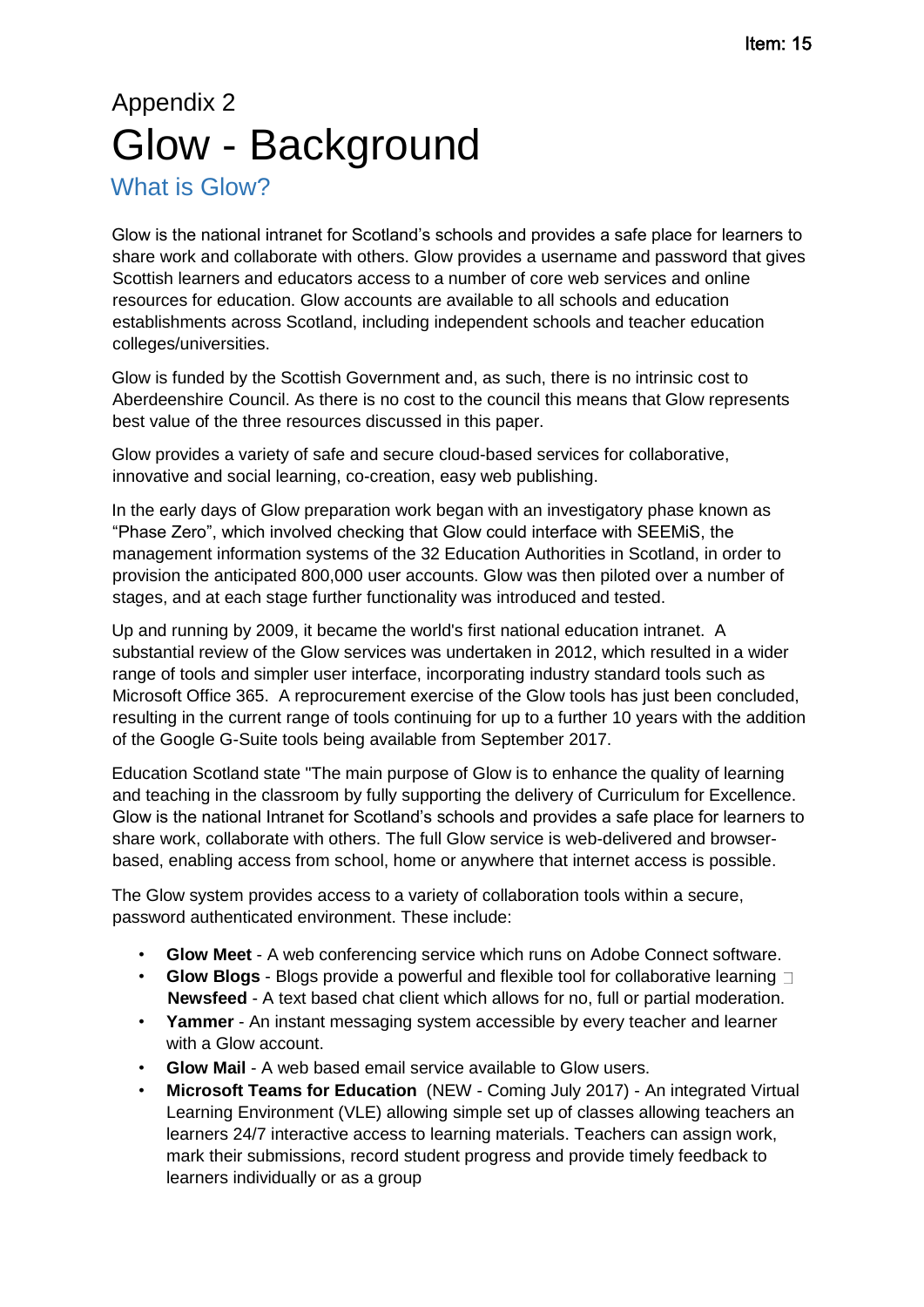- **Glow Groups** Sub-sites which can be created by teachers in each establishment for a variety of purposes, such as a class group, a curricular subject group, or a group for staff collaboration. Groups also exist at a National Level for each curricular area to encourage collaboration across the country.
- **G-Suite for Education** (NEW Due September 2017) Core services include Gmail, Calendar, Classroom, Contacts, Drive, Docs, Forms, Groups, Sheets, Sites, Slides, Talk/Hangouts and Vault and all of these tools are freely accessible within Glow.
- **Document Stores** Personal and shared file storage areas, enabling access both in and out school.

# National Advice that supports use of digital technology (including Glow)

- Curriculum for Excellence: [Our young people](http://www.gov.scot/About/scotPerforms/outcomes/youngpeople) [are successful learners, confident](http://www.gov.scot/About/scotPerforms/outcomes/youngpeople)  [individuals,](http://www.gov.scot/About/scotPerforms/outcomes/youngpeople) [effective contributors and responsible citizens.](http://www.gov.scot/About/scotPerforms/outcomes/youngpeople)
- [Enhancing Learning and Teaching through use of Digital](http://www.gov.scot/Resource/0050/00505855.pdf) [Technology \(A](http://www.gov.scot/Resource/0050/00505855.pdf) [National](http://www.gov.scot/Resource/0050/00505855.pdf)  [Strategy\)](http://www.gov.scot/Resource/0050/00505855.pdf)
- [How Good is Our School 4 \(HGIOS4\)](https://education.gov.scot/improvement/Documents/Frameworks_SelfEvaluation/FRWK2_NIHeditHGIOS/FRWK2_HGIOS4.pdf)
- BTC series of publications: [Learning Together,](https://education.gov.scot/Documents/LearningTogetherImprovingTeachingImprovingLearning.pdf) [Improving Teaching, Improving](https://education.gov.scot/Documents/LearningTogetherImprovingTeachingImprovingLearning.pdf)  **[Learning](https://education.gov.scot/Documents/LearningTogetherImprovingTeachingImprovingLearning.pdf)**
- [Building Society report: Young](https://education.gov.scot/improvement/Documents/tec8-ImpactReport.pdf) [People's experiences and outcomes in the](https://education.gov.scot/improvement/Documents/tec8-ImpactReport.pdf)  [technologies](https://education.gov.scot/improvement/Documents/tec8-ImpactReport.pdf)
- [Wood Commission report on Developing Scotland's Young Workforce](http://www.gov.scot/Topics/Education/developingtheyoungworkforce)

# Benefits of Using Glow

The Glow environment for learning supports Curriculum for Excellence:

### **For learners:**

- A tool to access the benefits of the internet and a range of online resources and services via one log-In
- A space for collaborating with other learners
- A facility to connect with teachers about assignments and learning
- A space to create and innovate as you learn

### **For educators:**

- A tool to access and develop high quality, relevant learning content
- A space for collaboration and interaction with other educators across Scotland
- A way to access files and materials anywhere, anytime using different devices  $\Box$  A facility to build learning resources for classes and pupils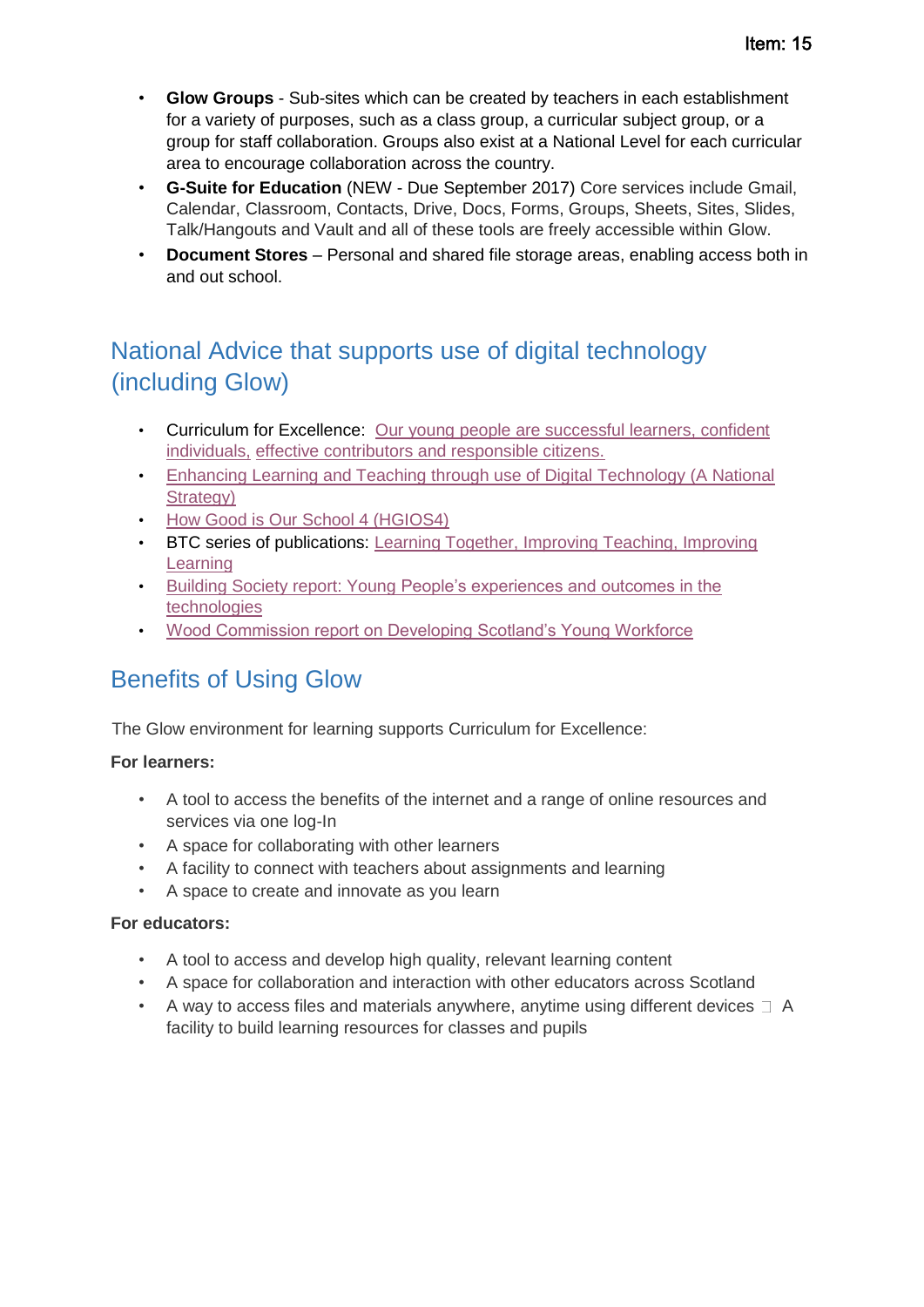# Aberdeenshire Approach

The ECS ICT Strategy Board receives regular reports on GLOW implementation, most recently on 21 June. It was agreed a proactive approach to promoting GLOW, encouraging use in the context of improving learning and teaching opportunities for young people. Specific actions included:-

- Provide access to quality professional development opportunities in how best to use Glow in learning.
- Professional Development opportunities at Cluster Academy schools as twilights
- Professional Development opportunities as requested by school senior management
- Working with teachers and learners as requested in classrooms
- Providing interactive, multimedia information on key features of Glow and O365 on a dedicated Glow Site
- Provide telephone and email help as required
- Work with National groups such as: The Digital Directorate at the Scottish Government, National Digital Learning Forum (NDLF), Education Scotland, Glow Key Contacts, RM Education, Scottish ICT Development Group (SICTDG) and others as required to represent the needs of all learners and staff using Glow in Aberdeenshire.
- The Learning through Technology Team (LTT) are the Glow Key Contacts for Aberdeenshire.

# $\triangleright$  Impact

- Improvement in the Digital Skills of learners and staff
- Learners will be better engaged in using Glow as a valuable learning resource where information is safely stored.
- Learners will be better placed to share and collaborate experiences with other learners across Cluster. LA and Scotland
- Learners can use Glow to share work with parents
- Learners extend the school day to show learning at home
- Learners have access to quality learning resources 24/7
- Learners can use mobile technology to access resources in Glow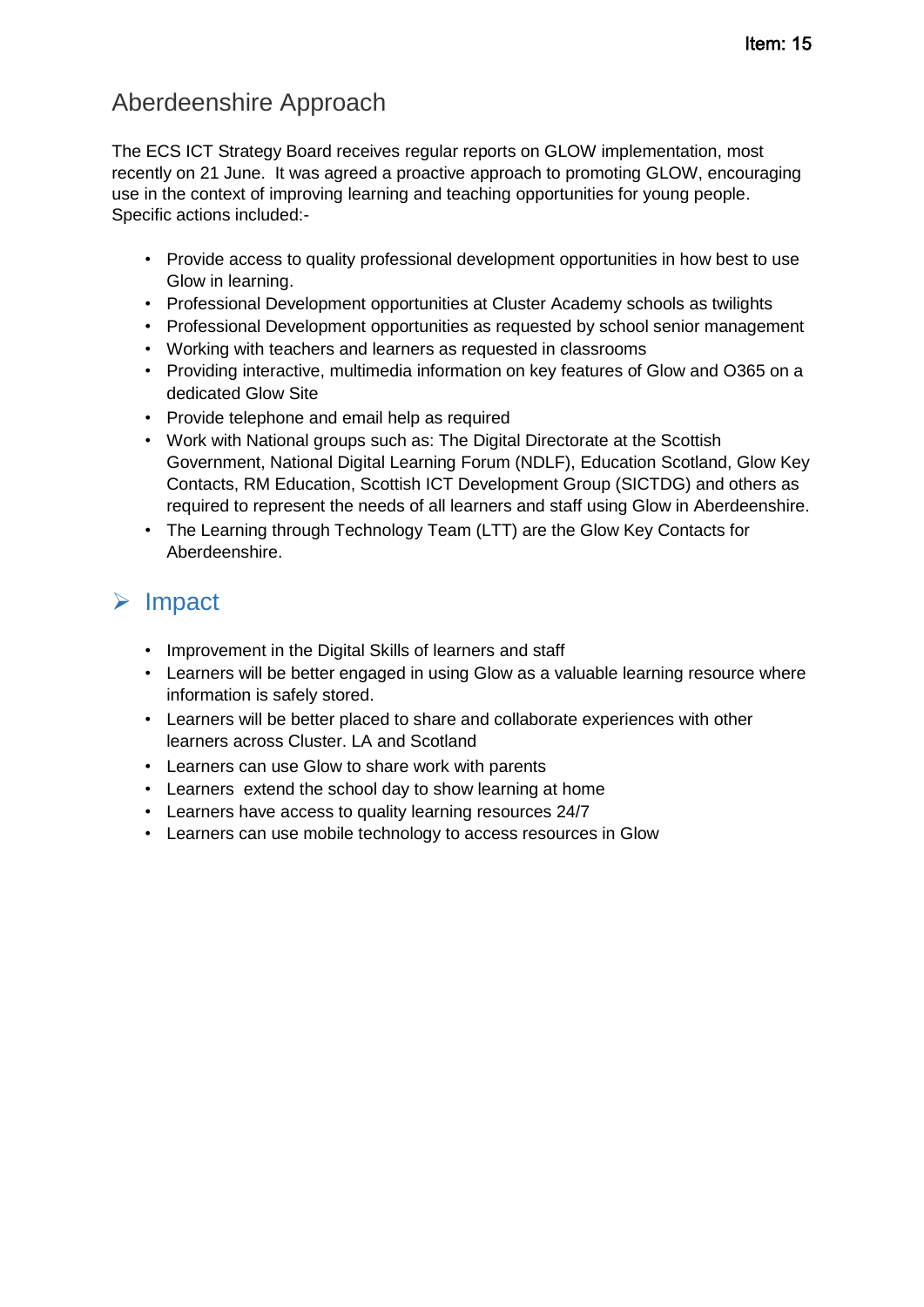# Usage of Glow

Across Aberdeenshire and across all other Local Authorities the usage of Glow is variable. Where it is being used effectively learners are seeing the benefit. In Aberdeenshire the aim is to improve the usage to benefit learning and teaching over the next three years.

Baseline Glow use to be taken from monthly Glow usage reports by Learning Through Technologies Team. This data will be passed to Quality Improvement Officers (QIOs) who will monitor usage and effective practice. The QIO Team will encourage schools to use Glow in their daily practice. For example, the schools 'daily/weekly bulletin' should be accessed from Glow. In the first year a 20% increase in Glow usage has been targeted. Therefore, a baseline usage figure for each school has been established. (Based on usage figure as at March 2017).

The following Graphs show the number of unique Glow users and the number of times those users made use of Glow in equivalent months in 2016 and 2017. As can be seen in 2017 there is overall increase in the number of unique users and the number of time they have accessed resources in Glow. The blue trace represents the number of unique users and the orange the number of times they have used Glow services. This comparison data was only made available from mid May 2016.







Graph above shows statistics for May 2017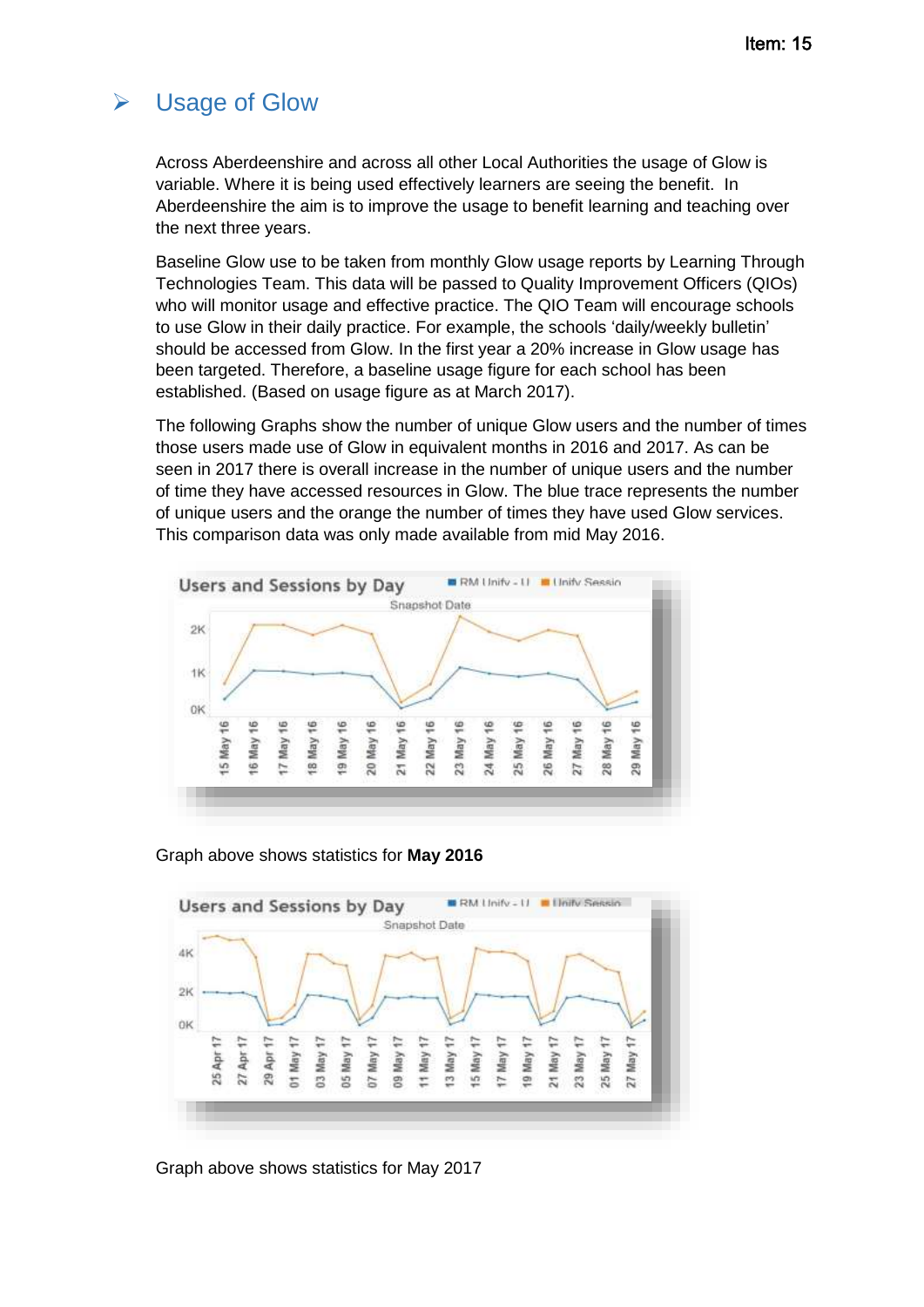

Graph above shows statistics for June 2016



Graph above shows statistics for June 2017

Whilst taking part in Quality Improvement Visits (QIVs) QIOs will monitor the use of Glow with a view to improving learning and teaching. Good practice will be highlighted as part of the QIV Report. This good practice will be shared with the information on using technologies, including Glow, will be referenced in the QIV Report as part of HGIOS4 *Quality Indicator 3.3 Increasing creativity and employability*.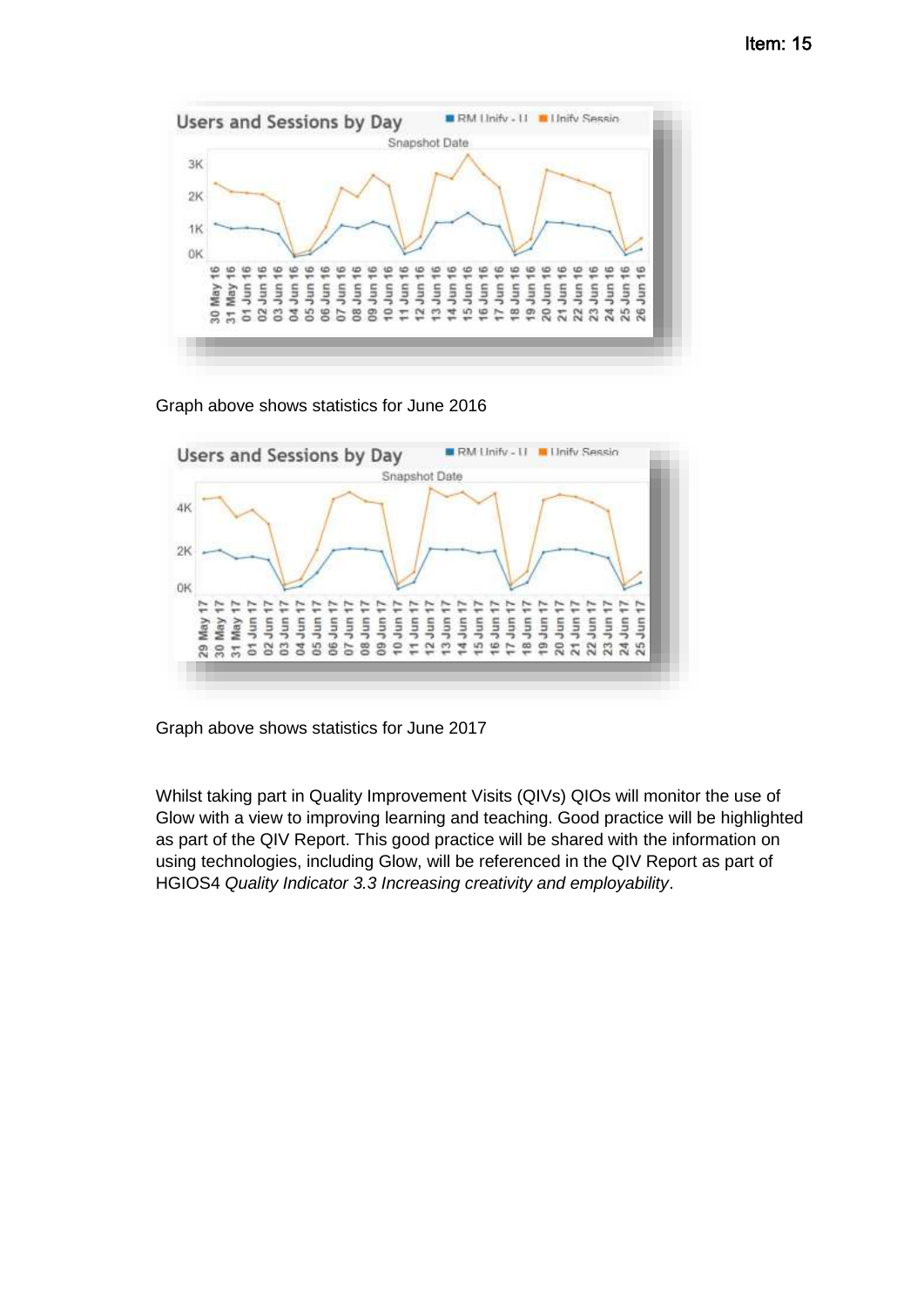Training Plan Training Plan

- Twilight sessions open in Cluster Academies (x3) Summary<br>• Twilight sessions open in Cluster Academies (x3)  $\ddot{\phantom{0}}$
- Professional Support Group (PSG) visits (request already made to every PSG) (x1) Professional Support Group (PSG) visits (request already made to every PSG) (x1)
	- Bespoke in school / in class training can be arranged • Bespoke in school / in class training can be arranged
		- Video help material in Glow to be viewed as required Video help material in Glow to be viewed as required  $\bullet$

# How will we deliver Glow Training? How will we deliver Glow Training?

| Core Training Delivery 2016-2019       |                            |                                                                                                                 |
|----------------------------------------|----------------------------|-----------------------------------------------------------------------------------------------------------------|
| <b>Training Opportunity</b>            | Frequency                  | Comments                                                                                                        |
| Twilight Sessions (basic introduction) | 34 opportunities each year | Basic training reaches up to 680 staff in 2 terms (approx. 17% of<br>staff, per annum, 51% over plan dates)     |
| Twilight Sessions (advanced training)  | 17 opportunities each year | Advanced training reaches up to 340 staff in 1 term (approx. 8.5%<br>of staff per annum, 25.5% over plan dates  |
|                                        |                            |                                                                                                                 |
|                                        |                            | count of the lot of the decoder of the second control of the second of the second of the second second to the s |

| Glow twilight sessions - Potential reach over 3 years | 1040 attendees (25.5% of teachers) per annum                       |
|-------------------------------------------------------|--------------------------------------------------------------------|
|                                                       | 3120 attendees (78% of teachers) over 3 years of training plan     |
| Glow twilight session comments                        | Sessions are delivered by LTT team with a 1.5 hour session costing |
|                                                       | approximately £30 (salary costs for 2 team members) (£0.66p per    |
|                                                       | delegate)                                                          |

| Compulsory Meetings, Training & Advice |                     |                                                                                                                                                             |
|----------------------------------------|---------------------|-------------------------------------------------------------------------------------------------------------------------------------------------------------|
| Director/HoS                           |                     | Promote Glow as the intranet to be used in learning and teaching                                                                                            |
| PHTC                                   | 4 meetings per year | Glow updates, training opportunities, sharing of data from sessions<br>delivered. Sharing Glow usage data (Compulsory attendance) (30<br>minute allocation) |
| ASHTA                                  | 4 meetings per year | sessions delivered. Advice given on best practice including that<br>Glow updates, training opportunities, sharing of data from                              |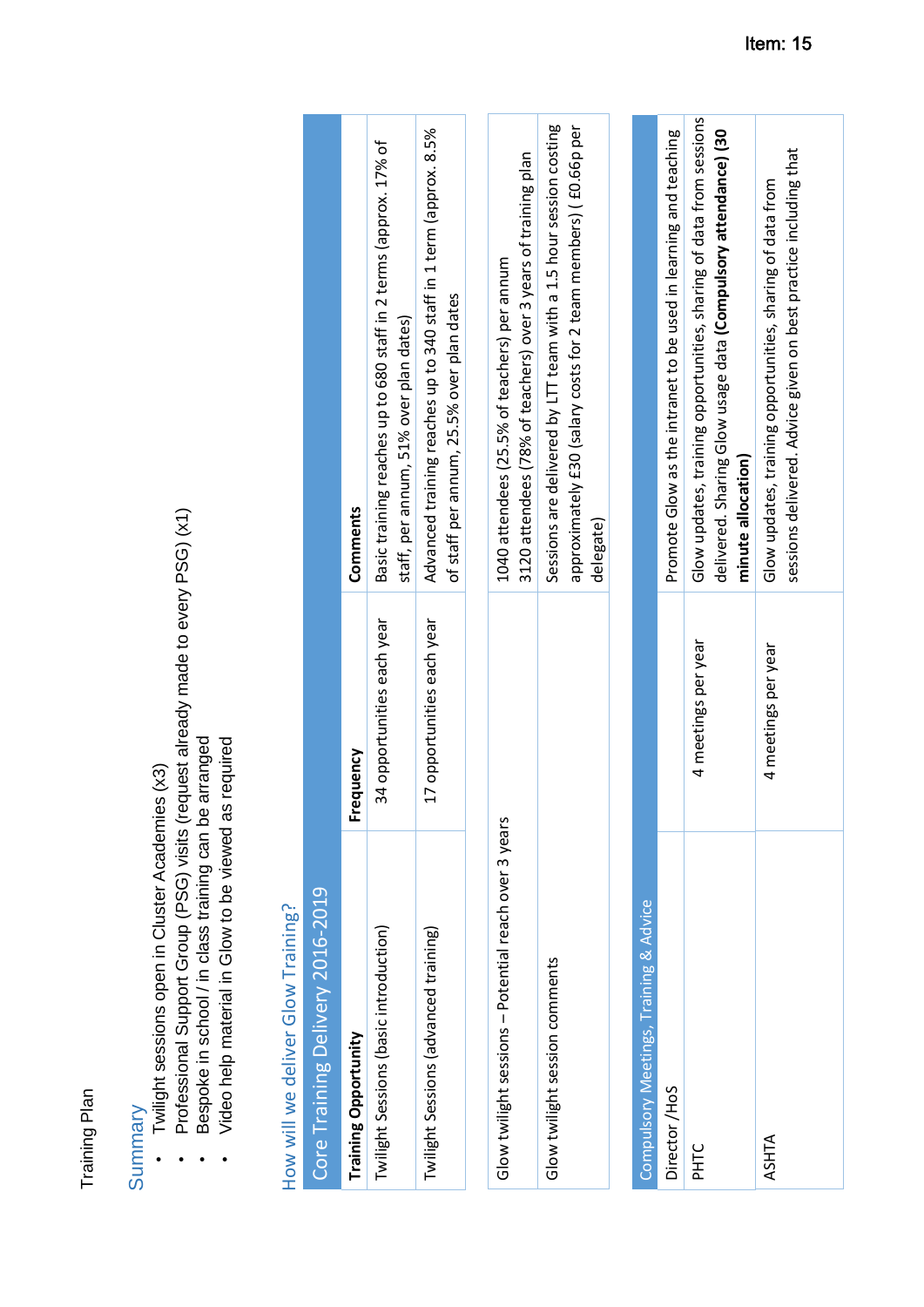|                                                                                                                                                                                                                                                                                    |                                  | daily bulletins are accessed through Glow (Compulsory<br>attendance) (30 minute allocation)                                                                                                                                                                                                                                                                                                                                                                          |
|------------------------------------------------------------------------------------------------------------------------------------------------------------------------------------------------------------------------------------------------------------------------------------|----------------------------------|----------------------------------------------------------------------------------------------------------------------------------------------------------------------------------------------------------------------------------------------------------------------------------------------------------------------------------------------------------------------------------------------------------------------------------------------------------------------|
| PSG meetings                                                                                                                                                                                                                                                                       | 1x each curricular area per year | Glow updates, training opportunities, sharing of data from sessions<br>delivered Sharing Glow usage data (Compulsory attendance) (30<br>minute allocation)                                                                                                                                                                                                                                                                                                           |
| HT Area Days                                                                                                                                                                                                                                                                       | Every occurrence                 | Glow and other digital technology presentations (45 minute<br>allocation)                                                                                                                                                                                                                                                                                                                                                                                            |
| ASPECTS / ASN teams                                                                                                                                                                                                                                                                | 1/2 day training per annum       | Glow updates and also training linking to accessibility features.                                                                                                                                                                                                                                                                                                                                                                                                    |
| QIO and QIM                                                                                                                                                                                                                                                                        | 1 day training per annum         | interrogate, and evaluate school usage and report following QIV's.<br>including details of schools where delegates have attended, Glow<br>Central and South Aberdeenshire to accommodate QIO and QIM<br>updates, hands on workshop. Delivered in 3 locations for North,<br>Whole day delivery. Comprising updates on training delivered,<br>remits. This session will also show how other technologies<br>interface with Glow. Training will include hints on how to |
| Education Support Officers / DO's                                                                                                                                                                                                                                                  | 4 meetings per annum             | teaching. Officers to add appropriate, dynamic and interactive<br>Basic and advanced training in using Glow for learning and<br>content to the Curriculum tiles to share across all schools                                                                                                                                                                                                                                                                          |
| Educational Psychology                                                                                                                                                                                                                                                             | 1 day training per annum         | Glow updates, training opportunities, sharing of data from sessions<br>delivered, Glow and O365 tools, sharing opportunities                                                                                                                                                                                                                                                                                                                                         |
| with the Learning through Technology Team. This<br>link teacher completes CLPL to cascade to school<br>Identify in each school a teacher who would link<br>colleagues on how to use Glow and other digital<br>tools effectively in learning and teaching<br>From session 2017/2018 | 1/2 day training per annum       | 1/2 day delivery. Comprising Glow updates, hands on workshops<br>Aberdeenshire to accommodate cluster geography. This session<br>will also show how other technologies interface with Glow.<br>Delivered in 3 locations for North, Central and South                                                                                                                                                                                                                 |
| School requests (not compulsory) but could be<br>as directed by QIO teams                                                                                                                                                                                                          | as required                      | learning experiences, also demonstrating how other technologies<br>Training to teachers and learners in using Glow to enhance<br>link into Glow.                                                                                                                                                                                                                                                                                                                     |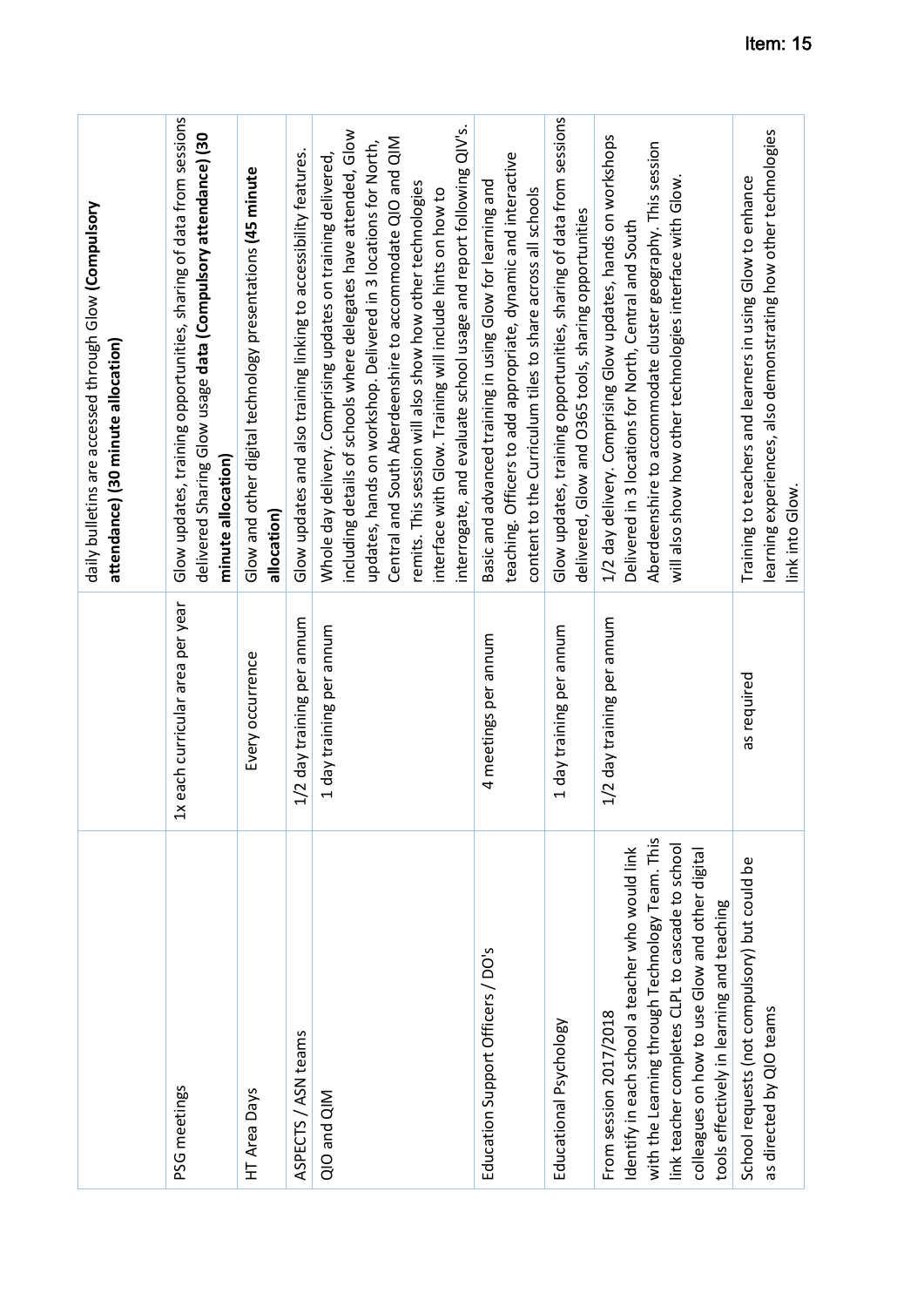## **SCHOLAR**

Scholar is an online resourced developed by Heriot-Watt University which provides resources and learning material for pupils undertaking Scottish Qualification Authority (SQA) examinations. All of the learning materials are written by teachers.

There is a partnership agreement between Heriot-Watt University and The Association of Directors of Education in Scotland (ADES). This partnership commenced on August 1st 2004 and all Local Authorities are Members within this partnership

There is an annual cost to Scholar in the region of £36,000. The procurement of this service has been approved by Committee. Scholar is a unique product that is continually being improved with the addition of new subjects and levels (ie National 5). This product represents good value for money. The Scholar online resource as provided is the only such service available to support students and teachers in preparation for SQA examinations.

The Scholar programme offers subjects which provide a route into careers in science, engineering, business and modern languages.

Scholar provides an integrated set of materials and services which meet the needs of both students and their teachers. These resources include:

- comprehensive online interactive learning materials, activities, assessments and revision packs;
- access to online communities, resources, monitoring information and information tools;
- study guides which contain key reference materials and learning activities;
- tutor notes with valuable curriculum and planning information.

The number of courses (Advanced Higher, Higher, National 5 and Level 3) has increased considerably since the launch of SCHOLAR in 2000 and now stands at over 30. There is planned development of further courses with intriguing possibilities in adaptive learning and augmented reality

The courses currently offered are:

| <b>STEM Subjects</b>       |          |        |            |
|----------------------------|----------|--------|------------|
|                            | Advanced | Higher | National 5 |
|                            | Higher   |        |            |
| Biology                    |          |        |            |
| Chemistry                  |          |        |            |
| <b>Computing Science</b>   |          |        |            |
| Human Biology              |          |        |            |
| Maths                      |          |        |            |
| Physics                    |          |        |            |
|                            |          |        |            |
| <b>BUSINESS Subjects</b>   |          |        |            |
| Accounting                 |          |        |            |
| Art and Design (textiles)  |          |        |            |
| <b>Business Management</b> |          |        |            |
| Economics                  |          |        |            |
| Psychology                 |          |        |            |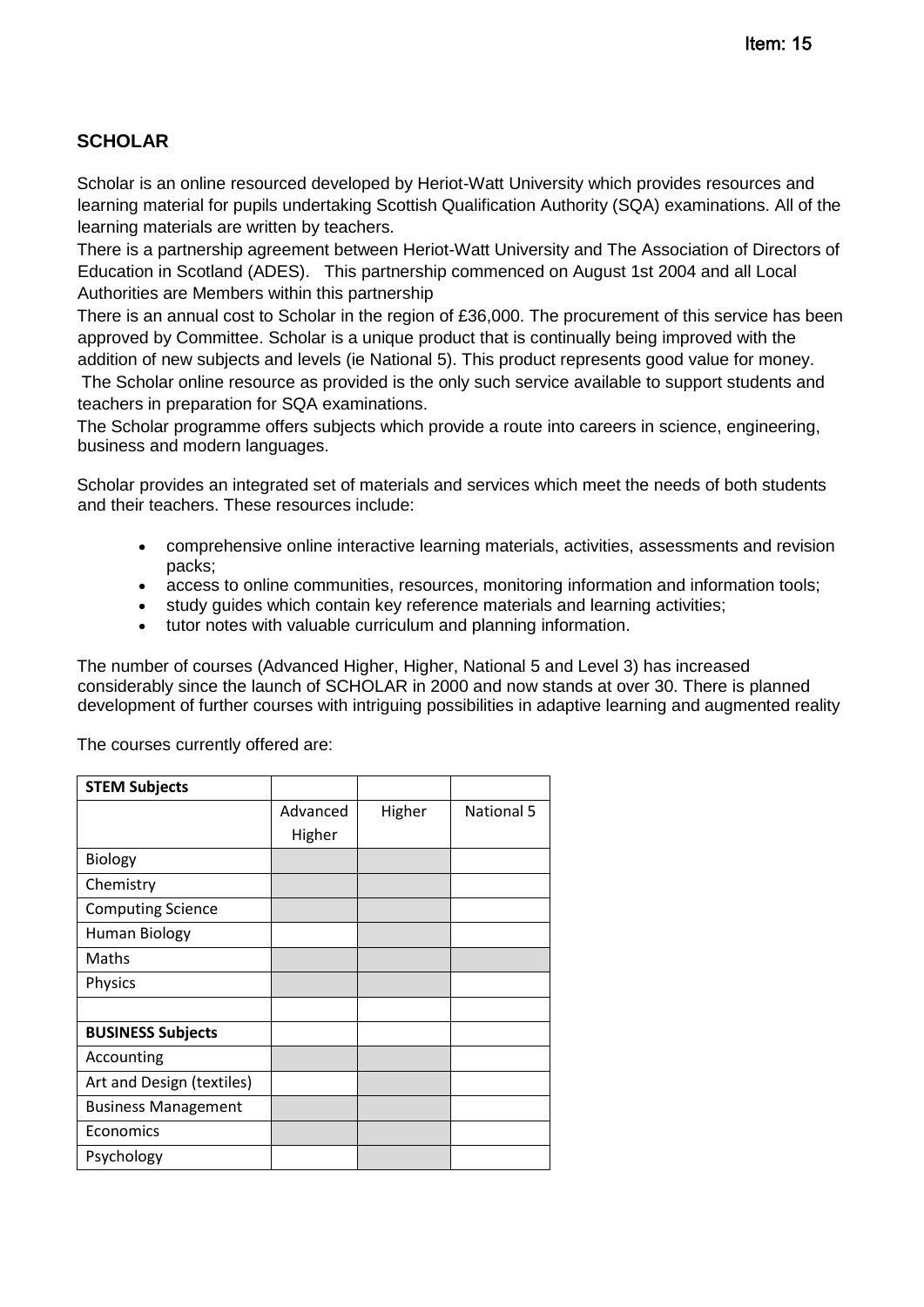| <b>LANGUAGE Subjects</b> |          |        |            |
|--------------------------|----------|--------|------------|
|                          | Advanced | Higher | National 5 |
|                          | Higher   |        |            |
| English                  |          |        |            |
| <b>ESOL</b>              |          |        |            |
| French                   |          |        |            |
| Gaelic                   |          |        |            |
| German                   |          |        |            |
| Mandarin                 |          |        |            |
| Spanish                  |          |        |            |

| <b>Level 3 Subjects</b>      |         |
|------------------------------|---------|
|                              | Level 3 |
| Science                      |         |
| Geography, Geology and       |         |
| <b>Environmental Science</b> |         |

### **Support for Scholar in Aberdeenshire**

Portlethen Academy The Gordon Schools Tumff Academy Westhit Academy

ø

10

The Learning Through Technology Team (LTTT), supported by Fiona Cruickshanks QIO are the main contacts for Scholar in Aberdeenshire.

The LTTT work with a local Scholar employed co-ordinator and together organise and target training and advice sessions.

The LTTT initiated a Scholar contact in each Academy and meet biannually and discuss scholar usage (teacher and student), potential new courses, any issues, positive or negative and share best practice.

The LTTT receive data in July and January from Scholar detailing the Scholar usage for all Aberdeenshire Academies. This data allows discussions with School contacts and the Scholar coordinator to address any issues.

 $60\,$ 

50

 $\omega$ 

Average Web Pages Per Active Teachers Per Subject Aboyne Academy Alford Academy **Banchory Academy** Barth Academy Elion Academy rburgh Academy **Inverurie Academy** Kemnay Academy **Hackie Academy Mearrs Academy Meldrum Academy** Mintaw Academy Peterhead Academy

20

30

**Avenue Web Your** 

The image below shows teacher usage from Jun '16 to Jan '17.

In the time period 64% of schools exceed the average teacher use of Scholar and 41% exceeded the national average

The image below shows Advanced Higher student usage from Jun '16 to Jan '17.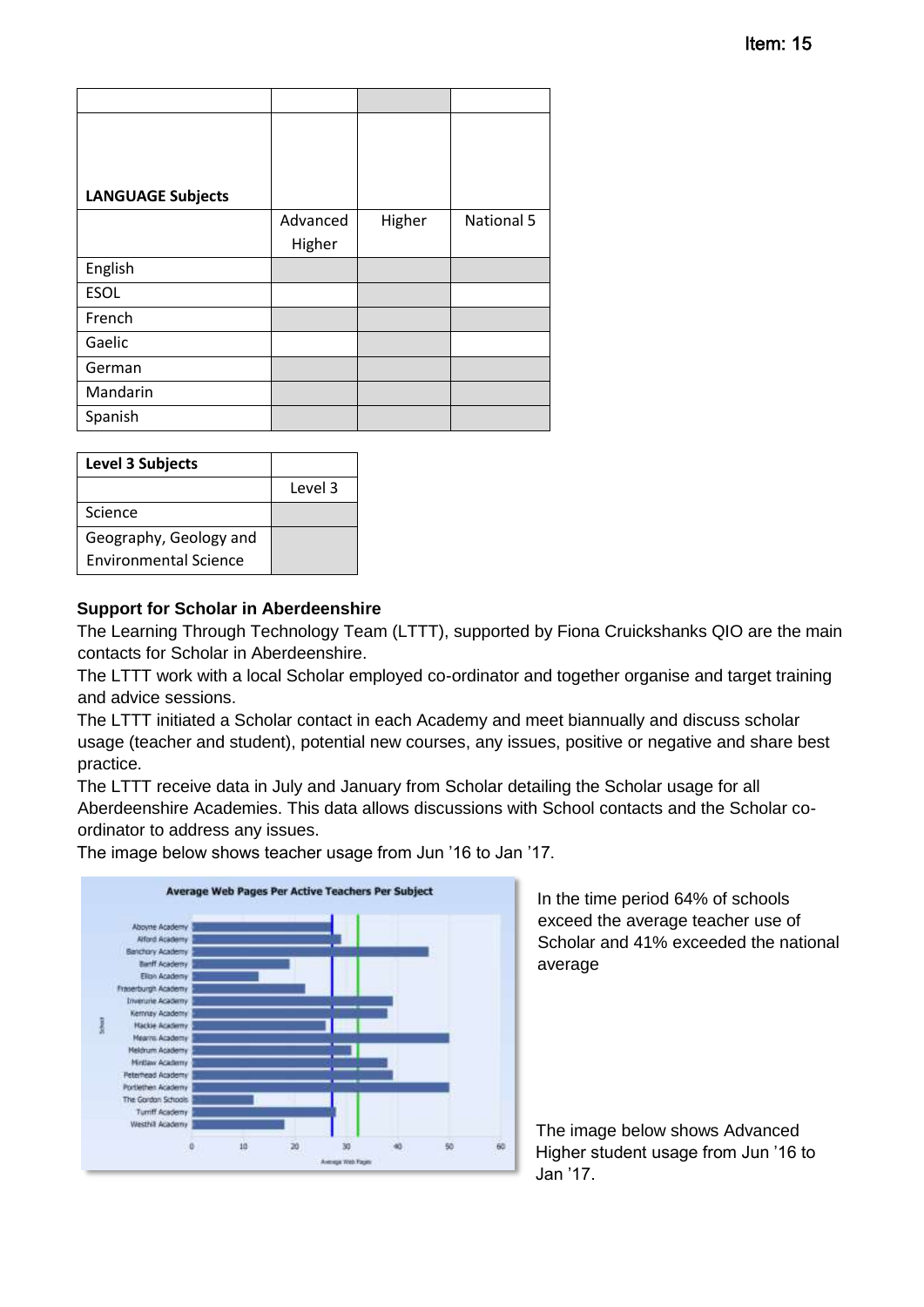

In the time period 64% of schools exceed the average student use of Scholar and 35% exceeded the national average.

The Scholar information is sent to each Academy school contact and to the Head Teacher.

In addition to the support given to schools, the Scholar co-ordinator with support from the LTTT is to target PSG groups.

### **General Information**

The Scholar resources are password protected and each student who is studying any of the courses above is given a unique login. This login personalises learning by allowing the student to track his or her progress. Additional services for students include individual study plans, online homework and revision sessions.

Teachers have access to every students account and can effectively track and monitor progress and save any reports generated. The reports are easy to use and, for example, at a glance, teachers can identify students that are struggling with assessments or identify if a class are struggling to answer a particular question in one of the assessments, it therefore can help teachers to quickly identify potential problem areas that can then be redressed in class.

A helpful video describing the comprehensive reporting system within Scholar can be found at the following link (<https://youtu.be/6HcIg3OJ0es> )

The resource allows for 24/7 access via any internet enabled device, including Smartphones to materials and resources directly related to SQA courses.

The Learning through Technology Team provide a 'tile' in Glow that allow students to access their Scholar resources.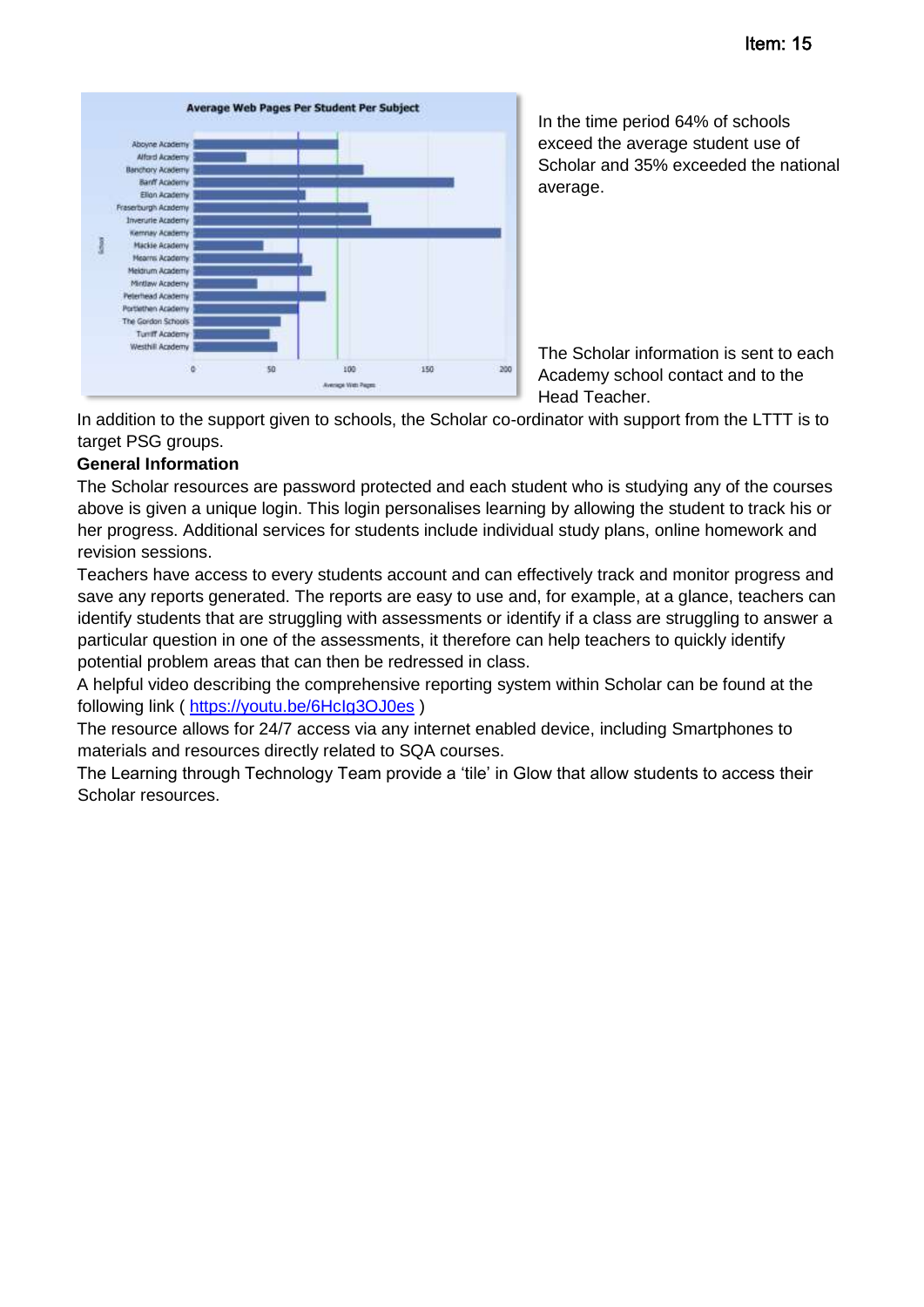# **SHOW MY HOMEWORK INFORMATION**

Show My Homework (SMHW) is an online homework solution that enable schools to easily and effectively track and monitor homework. It allows teachers to set homework tasks in a matter of minutes, and eradicate homework excuses by providing students with access to all homework and resources online. The reporting system means that any teacher or staff member can see at a glance, the quantity and quality of work being set by individual teachers, departments, or year groups.

Show My Homework is currently being used by ten of our seventeen secondary schools. At present none of our primary schools or special schools have shown any interest in using this resource. In order to use SMHW schools need to purchase a yearly subscription. Since April 2014 £39,000 has been spent by the schools using SMHW. To continue using Show My Homework schools will need to continue paying the subscription every year. After the initial subscription any extra modules need to be purchased. Also if additional training is required this needs to be purchased by the schools as well. The schools that have purchased this resource report high usage. Most of the functionality that is available in Show My Homework was available in Glow using Microsoft Classroom, and in the next few weeks there will be additional functionality available in Microsoft Teams for Education including parental access. Glow is available to all schools at no cost. Show My Homework does not represent best value to Aberdeenshire Council.

The main features of Show My Homework are:- Homework Tasks **Reports** Gradebook Notice Board **Resources** Homework Calendar To-do List **Insights** Mobile Apps

### **Homework Tasks**

Teachers can use this to set homework for pupils.

Assignments are the most common and widely-used task on Show My Homework. It's a simple homework that can be handed in online or in class.

Differentiated Homework enables teachers to set personalised learning tasks for students, catering for all learning abilities. Any task can have up to five different categories, or "trays". Within each of these trays are different tasks.

Quizzes are a way to test students on the knowledge they've gained in class. All Quizzes are automatically graded saving time spent on marking and providing students with instant feedback. Teachers can set multiple choice questions for students to answer within a time limit, or they can be given unlimited time to answer.

Spelling Tests use text-to-speech technology to convert words into audio files. When students take the test, they will be prompted to enter the spelling after hearing a word.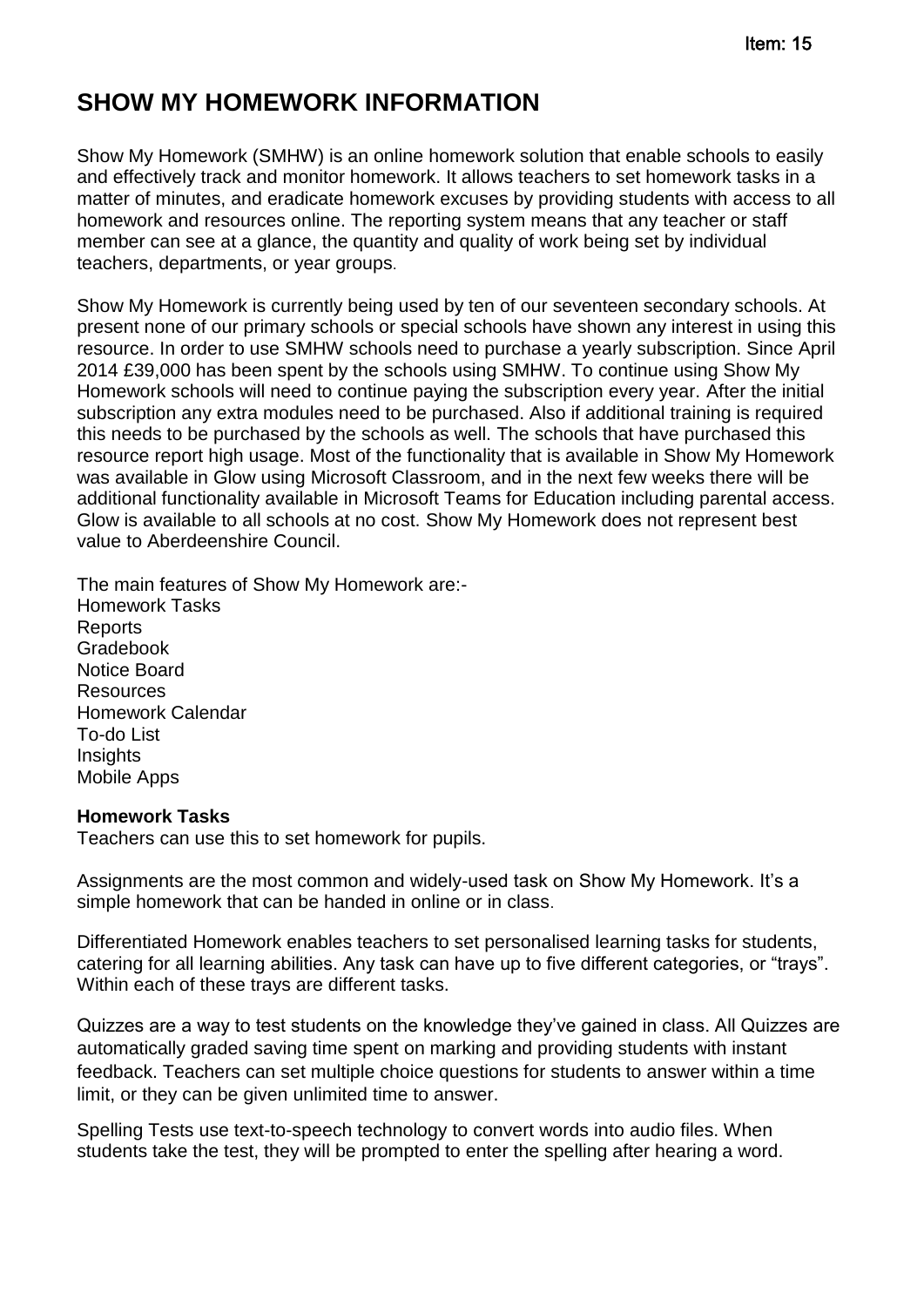Teachers can also provide definitions or sentences for context. Again, with all Spelling Tests graded automatically, teachers have less marking to worry about.

Class Tests can be used to schedule reminders for important dates at school. Teachers can add materials to prepare for tests, previews of tests, or any other resources they might want to share.

### **Reports**

A variety of reports can be generated in Show My Homework.

School Overview Report provides a general overview of homework being set across the school, filter by year, subject and teacher.

Student Submission Report enables teachers to track student performance and monitor homework hand-in rates.

The Issued Homework Report provides details about tasks issued on Show My Homework by teachers in school. The report shows the different types of homework that are being set (Spelling Tests, Quizzes or Differentiated Homework).

Homework Frequency Report enables teachers to observe trends in the quantity of homework set in school, week by week, for categories as broad as an entire year group or as specific as a single teacher.

The User Activity Report allows teachers to monitor whether students, teachers, and parents are actively using SMHW.

The Parents' Evening Report generates an overview of a student's homework history, including homework title, due date, submission status and grade received.

The Tutor's Report allows tutors to check how much outstanding homework the students have.

### **Gradebook**

The online gradebook allows teachers to review the grades and submissions they have marked for a class throughout the year.

### **Notice Board**

An easy way to keep students, teachers and parents informed about important school Announcements and upcoming Events. Whenever an Announcement or Event is posted, users will receive a notification and a reminder will appear in their calendar. Teachers can use this to set Events and Announcements to class groups, year groups, or even the whole school. This is a good way to get information out to students and parents quickly.

### **Resources**

All homework created is stored in the Resources area

### **Homework Calendar**

The public Homework Calendar allows teachers, students and parents to view all homework that has been set throughout the school and is available without a login. The personal Homework Calendar shows teachers, students and parents' homework that is relevant to them and is accessible once they have logged into their account.